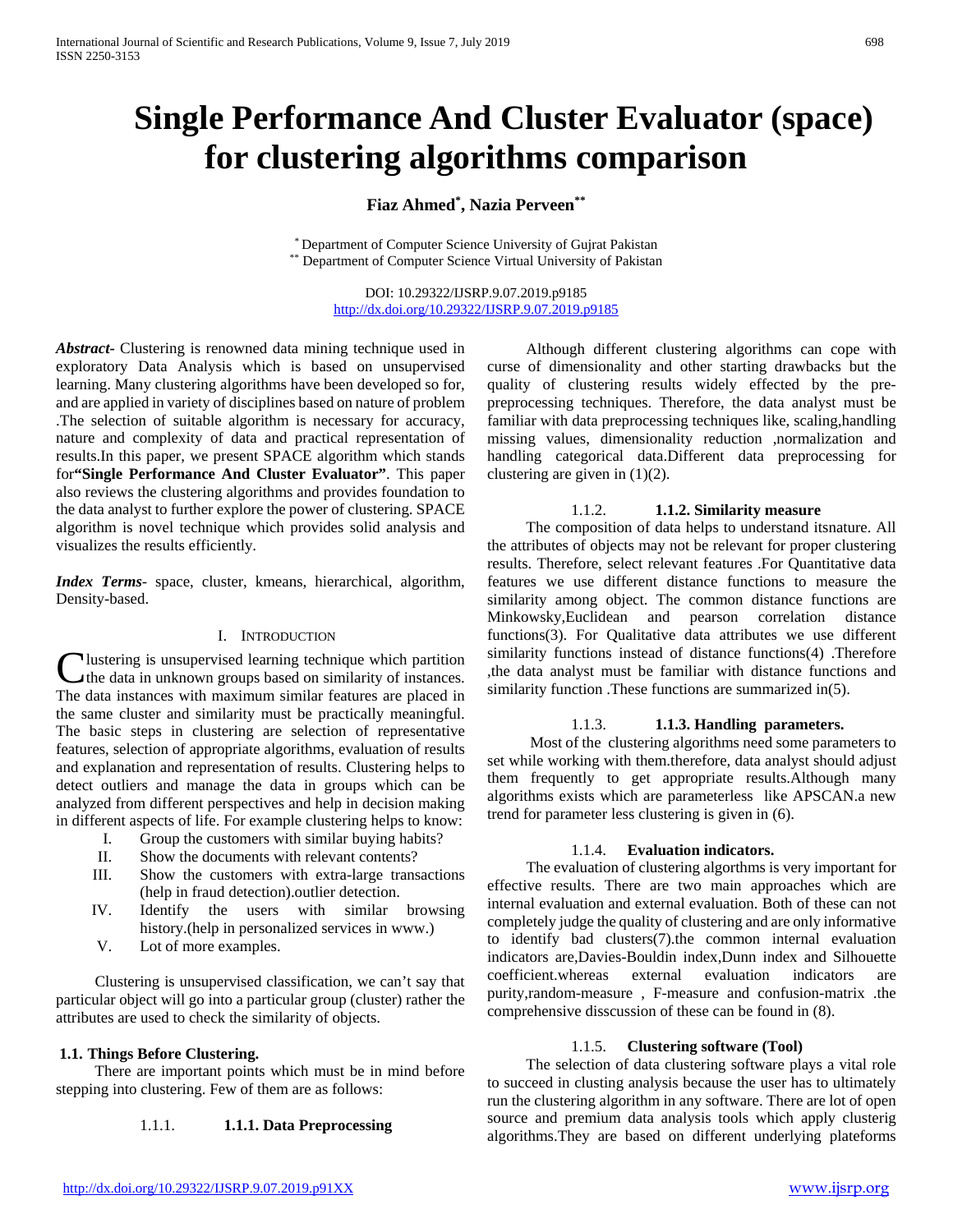(OS,languages,libraries ,etc) and interface (commandline,GUI).The Tools with command-line interface like R , scikitlearn etc. provide more power and flexibilty to the Data Analyst as compared to the GUI Tools like Weka,SPSS etc.The use of any clustering software should not effect the quality of clustering results. Almost all data analysis tools are backed by large community of developers, data analysts,framework supporters

,tutorials and forums.They are updating ,resolving issues , developing and refining algorithms and interfaces. Therefore ,the the user must join the relevent community of that software to keep up with updates.table[2] presents famous tools with download links.The large scale overview of data analysis tools can be found in (9)

|                 | <b>Clustering Tools with download links.</b>                                    |                                                                                                                                                                                                                                                                                                                                                                                                                                                                            |
|-----------------|---------------------------------------------------------------------------------|----------------------------------------------------------------------------------------------------------------------------------------------------------------------------------------------------------------------------------------------------------------------------------------------------------------------------------------------------------------------------------------------------------------------------------------------------------------------------|
| Data            | <b>Download</b> page                                                            | <b>Features</b>                                                                                                                                                                                                                                                                                                                                                                                                                                                            |
| <b>Analysis</b> |                                                                                 |                                                                                                                                                                                                                                                                                                                                                                                                                                                                            |
| <b>Tool</b>     |                                                                                 |                                                                                                                                                                                                                                                                                                                                                                                                                                                                            |
| Weka            | https://www.cs.waikato.ac.nz/ml/weka/<br>downloading.html                       | By Univesity of waikaito For Machine Learning and<br>$\bullet$<br>knowledge analysis under GNU under general purpose<br>Licence.<br>Require Java runtime environment.<br>Documentation-url:<br>https://www.cs.waikato.ac.nz/ml/weka/documentation.h<br>tml<br>dataset from UCI repository are included in download<br>package.<br>GUI interface.<br>٠                                                                                                                      |
| R               | https://www.r-project.org/                                                      | R is language and intigrated suite of software for data<br>$\bullet$<br>manipulation , data handling and graphic display.<br>Under GNU general Public License.<br>٠<br>Complete and flexible environment to apply statistical<br>techniques.<br>Few R packages are available with R distribution and<br>$\bullet$<br>rest of the package are available through CRAN family<br>of internet sites.<br>Command-Line as well as GUI interfaces.<br>The best Feature is R help. |
| $CL$ uto        | http://glaros.dtc.umn.edu/gkhome/clut<br>o/cluto/download                       | Cluto is copyright by unversity of Minnesota and can by used for<br>educational and research purpose.<br>The documents need to be converted in cluto formate by using<br>perl script given on the site.                                                                                                                                                                                                                                                                    |
| <b>SPSS</b>     | https://www.ibm.com/analytics/data-<br>science/predictive-analytics/spss-trials | Proprieter software by IBM.<br>Trial version is available.<br>GUI interface and easy to use.                                                                                                                                                                                                                                                                                                                                                                               |
| Scikit learn    | http://scikit-<br>learn.org/stable/install.html                                 | Open source under BSD License.<br>Built on Python, numpy, scipy and matplotlib.                                                                                                                                                                                                                                                                                                                                                                                            |
|                 |                                                                                 | Simple and powerful machine learning tool.                                                                                                                                                                                                                                                                                                                                                                                                                                 |

## II. LITERATURE REVIEW

 Clustering alogrithms can be divided into two broad categories which are classic (traditional)and Modern ones. Traditional algorithms are further divided based on the techniques used to create cluster such as partition-based, Hierarchical, Grid-Based, Density-Based, Model-Based and fuzy-theory based. Modern clusteringalgorithms use novel techniques and mix of the traditional algorithms to achieve better results.in this paper we briefly review the traditional clustering algorithms.

## 1.2. **Partition-Based Algorithms**

 Partition-Based-Algorithms partition the dataset into k clusters by using the mean , median or Mode as centroid. They randomly select some objects (call them centroid) and then compute the distance of other objects from these objects.Then again select new centroid and compute distance of other objects to form K clusters. In each iteration we try to optimize some objective function by iterative minimizing the distance of points from centroid.

 K-means is the famous partitioning algorithm it works in very simple way. It require the k as input parameter. The algorithms is :

**K-Means:** For input k and D where k is number of clusters and D is data set.

- I. At random select k points as cluster centers call them centroids.
- II. compute distance of all points from these centroids.
- III. Assign each point to that centroid which is at minimum distance. Each point will be the part of one of k clusters .
- IV. Compute the mean of each cluster and this mean will be the new centroid .
- V. Repeat the step 2-4.

VI. Stop until no change in mean values.

**Output:** k clusters.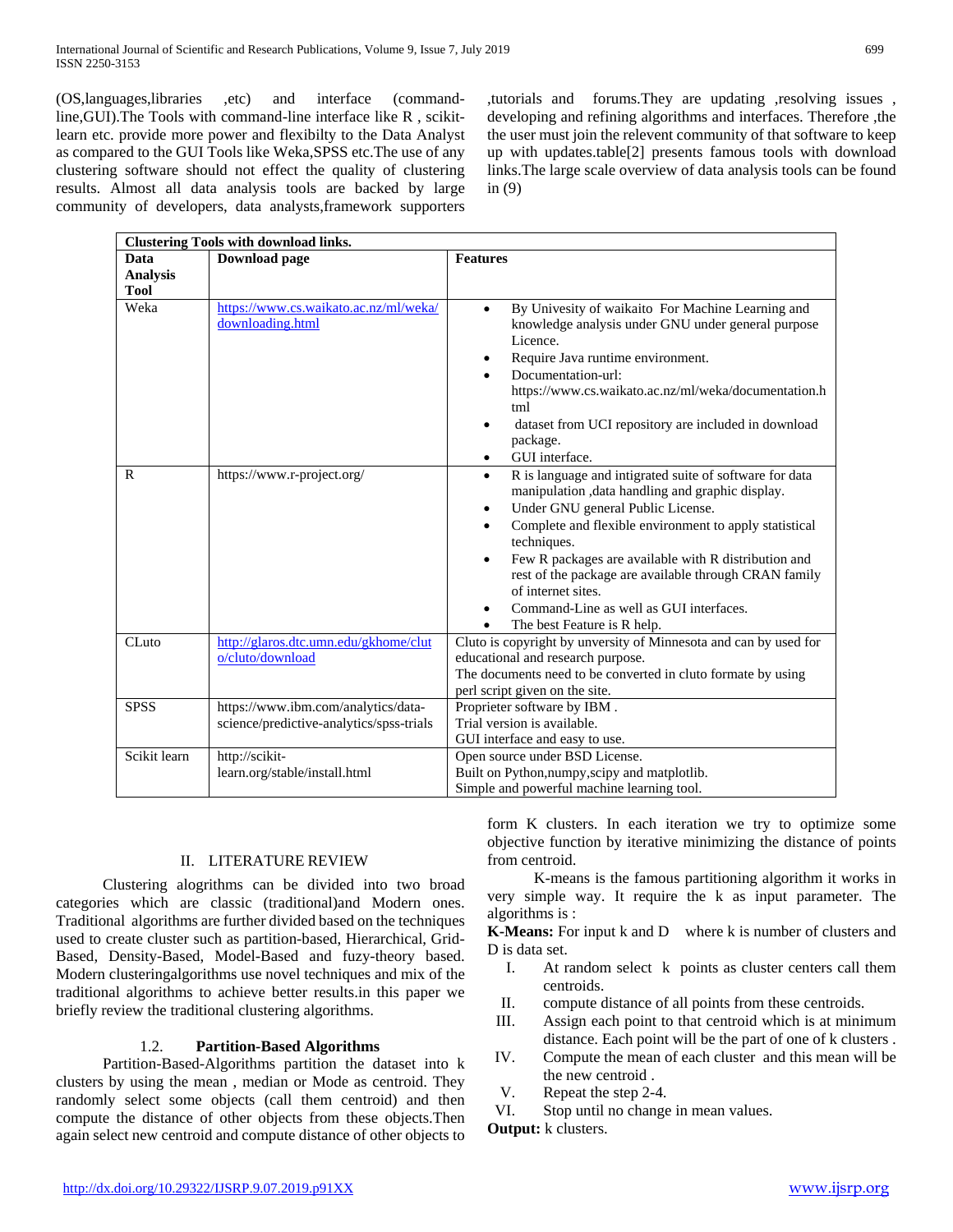Different variations of k-means were developed and they differ in their distance function or the centroid selection as given in(10).Simple k-means minimize the error-function.In(11)Author present the different variations of k-means from its origin to date.

 PAM uses Mode instead of mean to reduce the effect of noise (mean is more effected by the biased data), and replace the cluster center(medoid) with non-selected object and try to decrease the objective function as given in(4).PAM has drawback of computational complexity due to selecting of the entire data set. CLARA is another algorithm which, unlike PAM, select a random sample for clustering and has improved performance than PAM. CLARANS is improved version of CLARA which is based on randomized search. If you compare PAM, CLARA and CLARANS on some dataset it will be clear that the later will outperform the other twoas compared in(12).

#### 1.3. **Hierarchical-Clustering**

 These methods decompose the dataset hierarchically and form a tree like structure called dendrogram. Tree (dendrogram) is built either from bottom up (agglomerative) fashion or from top to bottom (divisive) manner. There are different measures to split or merge two clusters. The famous criteria is to compare distance between cluster means. Termination condition of merging or splitting, updating the distance matrix and failing to detect arbitrary shaped clusters are the main issues of hierarchical methods.Birch is example of hierarchical clustering.An other algorithm called chameleon is given in(13).BIRCH stands for **B**alance **I**terative **R**educing and **C**lustering using **H**ierarchies' .BIRCH. Uses the CF-Tree data structure for clustering the large data set as given in(14) .figure-05



CURE stands for **C**lustering **U**sing **Re**presentative .Ituses few representative points instead of a single centroid for clusters .This algorithm can handle outliers very efficiently and can detect clusters with different shapes (Non-Convex) and sizes .If you carefully look at the algorithm and its working you will agree that it can be describe as given in (15).figure.06.



#### 1.4. **Grid-Based Clustering**

 Grid-base algorithms form Grid of input for clustering .For example CLIQUE and STING form grid and rectangular boxes (cell) of input and merge the adjacent high density cells. STING stands for StatisticalInformation Grid-base clustering (16). STING algorithms works as :

#### **STING Algorithm:**

- I. Pick a layer to start .
- II. Find confidence for each cell of layer for query relevance.
- III. If this is bottom layer go to 5 otherwise 4.
- IV. Go to next level of hierarchy and repeat step 2 for the relevant cell of higher level.
- V. If query is satisfied go to 7 else 6.
- VI. Retrieve data from relevant cells for further processing and return result. Go to step 8.
- VII. Return the regions of relevant cells.
- VIII. Stop.

## 1.5. **Density-Based-Clustering:**

These algorithms separate dense regions of objects from low density regions and form cluster of arbitrary shapes depending upon the density distribution of data objects(17).Example is DBSCAN.Density based algorithm to handle noise is given in (18).

 According to (17) DBSCAN( **DB** for Density-Based **S** For Spatial **C** for Clustering **A** for Applications **N** For Noise) is Density-Based and can construct cluster with any shape depending upon data and this algorithm requires less parameters .The Parameters required for DBSCAN are Eps and Minpts. These are the terms which can be described as:

 Eps can be called as radius of the cluster. The points inside this distance are called Eps-neighborhood (**Eps short for epsilon**) of a point.Minpts stands for Minimum points with in Eps-Range (neighborhood).Formal definitions can be found in (19).

## **DBSCAN Algorithm:**

Step1. Select P point arbitrarily.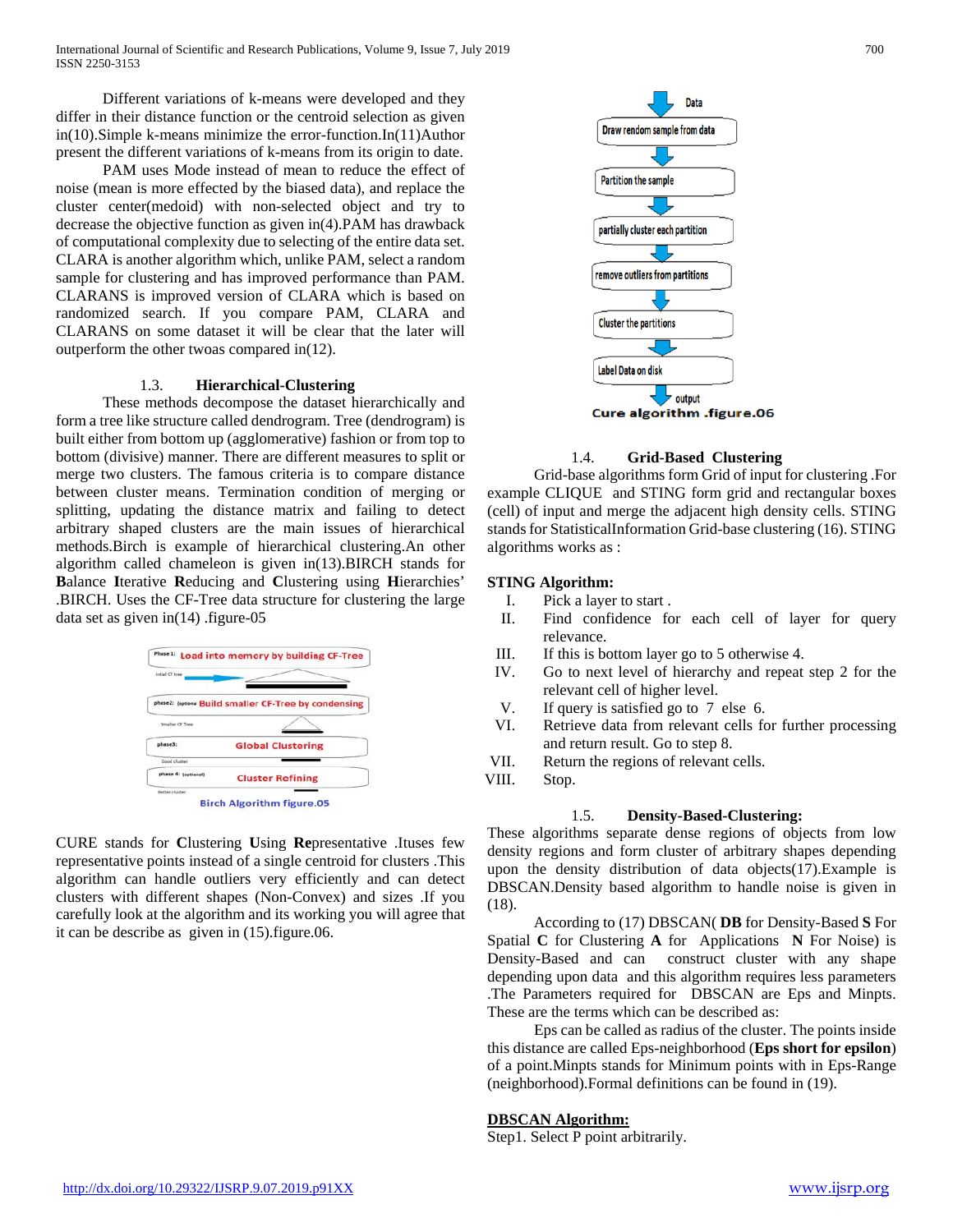Step2. Get all Density-Reachable pointsfromp within Eps and Minpts range.

Step.3 Cluster will be formed if p is the Core-Point otherwise visit the next point.

Step.4. continue until all the points have been processed.

## **RDBC-Algorithm:**

 RDBC-Algorithm (**R** For Recursive **D** for Density **B** for Based **C** for Clustering ) .it is also called Recursive-DBSCAN .It is improvement to the original DBSCAN. It separates the core points from the data set and apply DBSCAN on core points. Than it assigns the remaining points to the clusters formed from core points .

## 1.6. **Model-Based-Clustering.**

 These algorithms use hypothetical Modelsand try to adjust the data so that it can fit to some model. The model-based clustering algorithms assume that the data were generated from a model and try to discover original model from data .the common model-based clustering algorithm is Expectation-maximization (EM). The detail comparison of model-based clustering algorithm can be found in (20). Summary of classic clustering algorithms.



## 1.7. **Modern Algorithms:**

 Modern clustering algorithms use more sophisticated approaches to form clusters .they mostly use mix of traditional algorithms with new techniques .we can divide the modern algorithms based on approach use as we did in classic one. Kernelbased, swarm intelligence-based, quantum Theory-based, ensemble-based, Graph theory-based are major categories to consider.They also use optimization techniques which individually or in combination with other algorithms are used.Ant-Colony-Optimization(ACO) and Particle-Swarm-Optimization (PSO)are very famous techniques which have been applied in recent years in different areas of computer science.

## III. SINGLE PERFORMANCE AND CLUSTER EVALUATOR (SPACE)

 As discussed in literature review section of this paper clustering algorithms are different in terms of input parameters, size of input ,way of working and presentation of results. SPACE algorithm provides the data analyst a single plateform to apply and test the result of famous clustering algorithms .it takes the dataset and clustering algorithms along with parameters as input ,and show the results on graph with different colors, for visual evidence . It also append the result as new column with original data set. The algorithm is quite flexible and efficient for measuring the performance of each algorithms. It also keeps record of all the cluster centers and can print them, if needed.

1.8. **SPACE Algorithm Formal Definition Input:**

- I. clustering algorithm # like kmean, dbscan etc.
- II. Dataset  $\#$  the actual dataset X to apply clustering.
- III. Arguments # parameters like k, eps etc. IV. Kwds # additional
- arguments

#### **Start :**

On input: space(X,algorithm,args,kwds)

- 1. Variable declaration:
- 2. Apply clustering algorithm
- 3. Print results
- 4. Plot results on graph with time consumed
- 5. append the results with original dataset and save in global result
- 6. return global result

**End**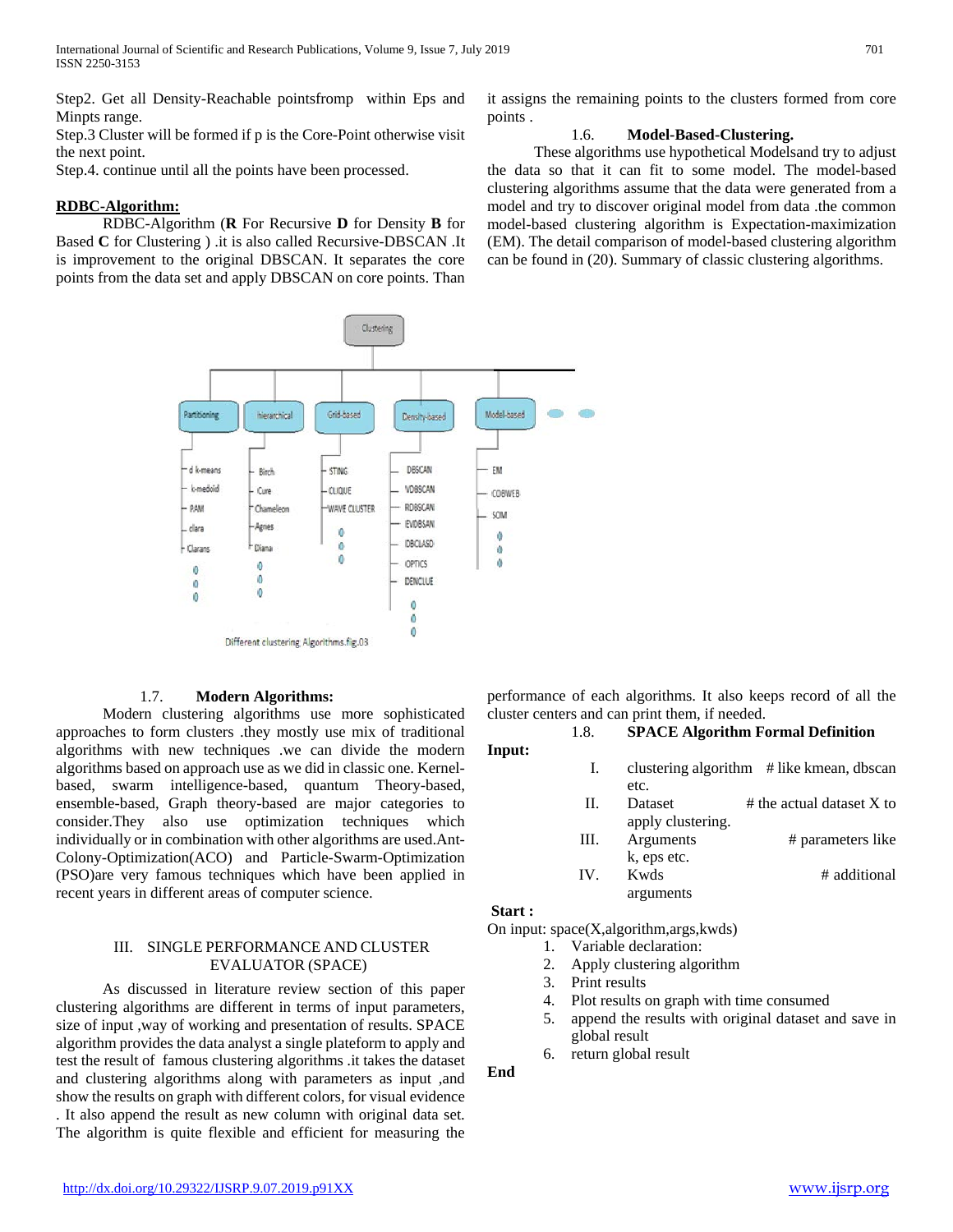# 1.9. **Methodology and workplan**

 As discussed in introduction section of the paper ,that preprocessing and selection of clustering tool is necessary part of clustering. We preferred to use sickit learn in python language due to its flexibility and open source availability.we used jupyter notebook environment to code and test in python language.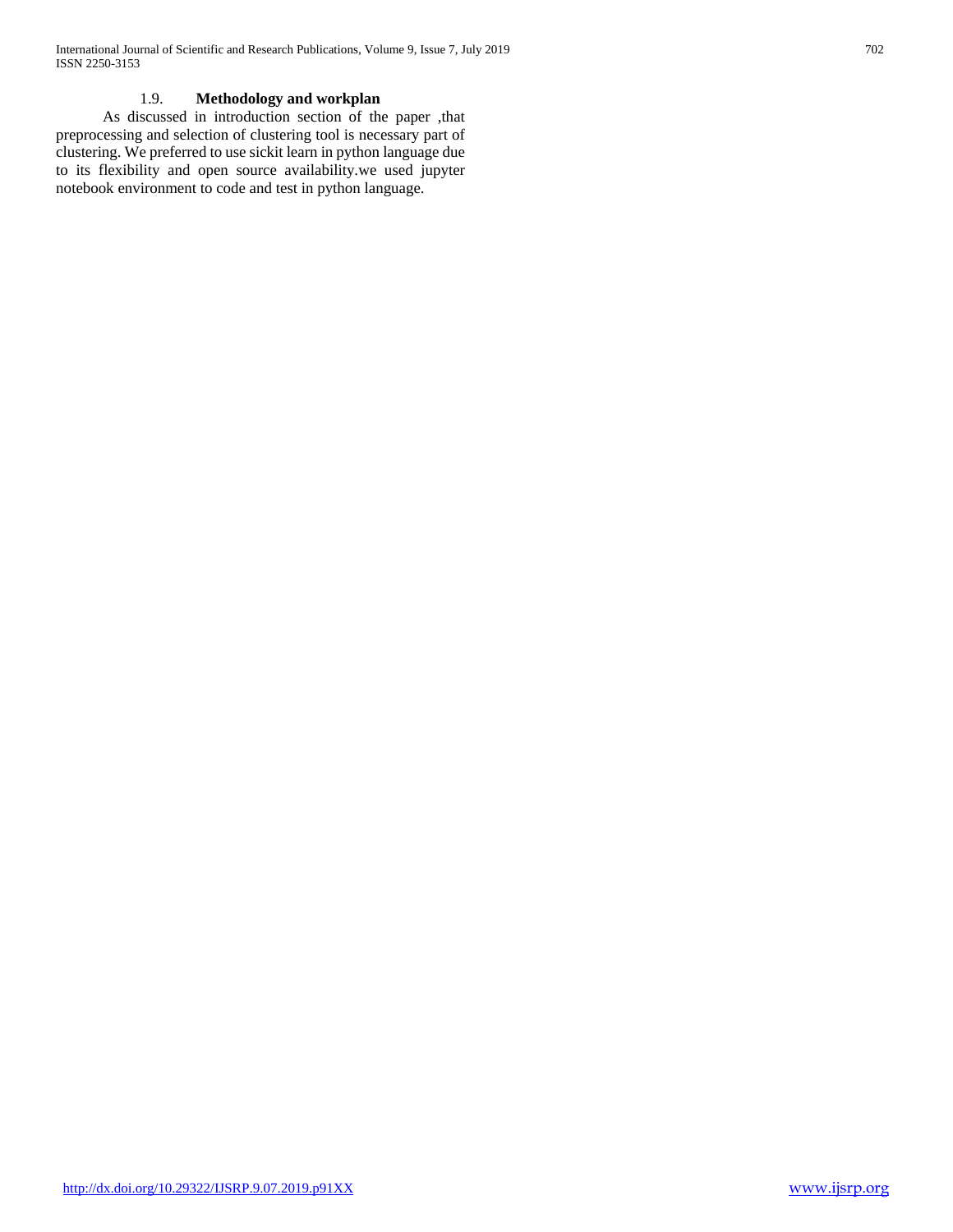International Journal of Scientific and Research Publications, Volume 9, Issue 7, July 2019 703

ISSN 2250-3153

*# here is the sample code of space algorithm please proper indent the code .this can be #found on my github account or email to get notebook. def space(X, algorithm, args,kwds): # start time stamps start\_time = time.time() algo=algorithm(\*args,\*\*kwds) algo.fit\_predict(X) labels=algo.labels\_ # show the labels of cluster results=pd.Series(labels) # save results to global variable global result # print parameters print(algo) clusters=labels.max()+1 # total clusters ,labels start from 0 cluster\_values=Counter(labels) # instances assigned end\_time = time.time() ############################################## # show number of clusters and elements of each cluster print("Total cluster are",clusters) print("cluster wise instance are : \n (0 for c1 ,1 for c2 and so on):",cluster\_values) ################################################## # this portion is to show cluster centers (centroids) and to skip for spectral and #agglomerative algorithms if(algorithm==cluster.SpectralClustering)or (algorithm==cluster.AgglomerativeClustering)or (algorithm==cluster.Birch)or (algorithm==cluster.DBSCAN): pass # do not have clusters hence pass. else: # as spectral and agglomerative dont have centers centers=algo.cluster\_centers\_ # centeroids #print("clusters centers are ",centers) uncomment if we needed #################################################### # ploting portion to show clusters with different colors on scatter plot # assign different colors to clusters palette=sns.color\_palette('deep', np.unique(algo.labels\_).max()+1) colors = [palette[x] if x > = 0 else (0.0, 0.0, 0.0) for x in algo.labels* ] *# 4rth and 5th columns of X for clustering plt.scatter(X.iloc[:,4],X.iloc[:,5],c=colors,cmap='rainbow') plt.title('Clustersfoundby{}'.format(str(algorithm.\_\_name\_\_)),fontsize=24) # print the total time taken by the algorithm to form clusters plt.text(0.5, 0.9, 'Clustering took: {0:6.3f} s'.format(end\_time - start\_time), fontsize=14) # prints total cluster count on graph plt.text(0.1,0.1,"totalclustersFoundby{clust}are:{num}".format(clust=str(algorithm.\_\_name\_\_) ,num=clusters,fontsize=14)) plt.show() ########## add new column with algorithm name to see the results result =pd.concat([X,results.rename(str(algorithm.\_\_name\_\_))],axis=1) return result #here is one way how to call and save result manually space(X, cluster.KMeans,(), {'n\_clusters':6}) result.to\_csv("D:/Data/Results/2017\_results.csv")*

# **3.4. Datasets**

The data used for clustering was taken from kaggle ,sickit learn datasets and UCI Repository (21).The dataset can be downloaded from the link given in (11)(22).

| Table -1 Data sets |      |    |      |             |      |               |       |  |             |
|--------------------|------|----|------|-------------|------|---------------|-------|--|-------------|
| The<br>So          |      |    |      | <b>Type</b> |      | <b>Attrib</b> | Insta |  | <b>Mis</b>  |
| dataset            | urce |    |      |             | utes |               | nces  |  | sing values |
| Word               |      | ka |      | num         | 10   |               | 155   |  | none        |
| happiness          | ggle |    | eric |             |      |               |       |  |             |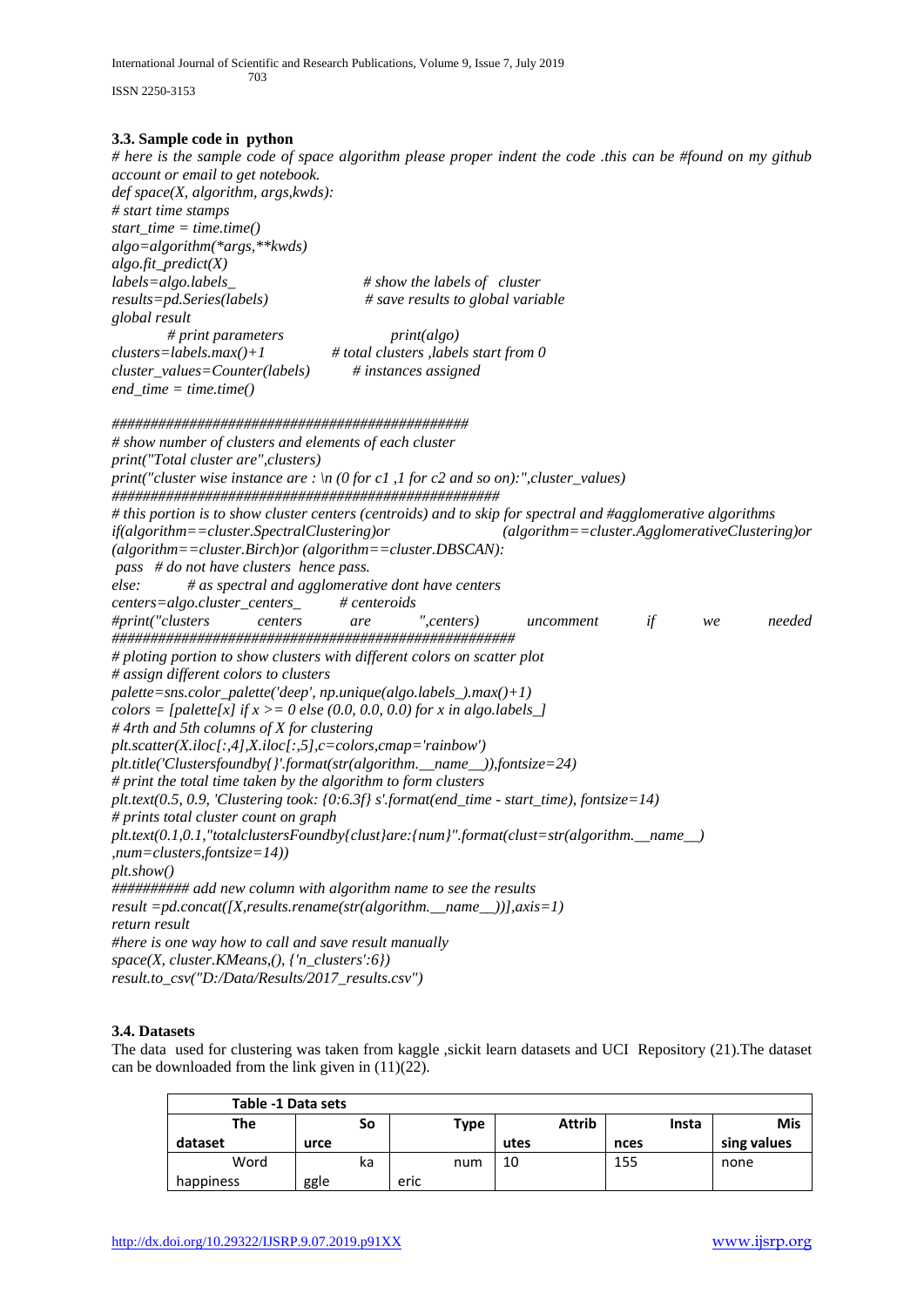International Journal of Scientific and Research Publications, Volume 9, Issue 7, July 2019 704

#### ISSN 2250-3153

| Survey_          | ka         | Num         | 38             | 98855  | yes          |
|------------------|------------|-------------|----------------|--------|--------------|
| result           | ggle       | eric,       |                |        |              |
| stackoverflow    |            | categorical |                |        |              |
| xclara           | <b>Sic</b> | num         | $\overline{2}$ | 3000   | none         |
|                  | kit learn  | eric        |                |        |              |
| Wholes           | UC         | num         | 8              | 440    | none         |
| ale<br>customers | 1          | eric        |                |        |              |
| data             |            |             |                |        |              |
| The iris         | <b>UC</b>  | num         | 5              | 150    | none         |
|                  |            | eric        |                |        |              |
| <b>Diabetic</b>  | UC         | Num         | 50             | 1017   | none         |
|                  | ı          | eric        |                | 66     |              |
| Weathe           | <b>UC</b>  | Num         | 5              | 14     | none         |
| r                | T          | eric        |                |        |              |
| CPU-             | UC         | Nom         | 8              | 209    | $\mathbf{1}$ |
| vendor           | I          | inal        |                |        |              |
| Online           | UC         | num         | 8              | 541909 | none         |
| retail           |            | eric        |                |        |              |

# **3.5. Clustering algorithms Tested.**

The following algorithms were applied and used in testing.

- 1. KMeans
- 2. MeanShift.
- 3. MiniBatchKMeans
- 4. AffinityPropagation
- 5. SpectralClustering
- 6. AgglomerativeClustering

7. DBSCAN

8. Birch

# **3.6 Results.**

The following table shows the results of clustering algorithms applied on xclara data set with known 3 clusters the dataset have two columns with names V1 and V2 .the parameters were adjusted to bring the cluster count to 3 (if possible for comparison purpose).

|      |                | Table -2 Results |           |                |                |                                                  |
|------|----------------|------------------|-----------|----------------|----------------|--------------------------------------------------|
|      | S              | <b>Algor</b>     | Para      | <b>CI</b>      | Perfo          | <b>Plot image</b>                                |
| r.no |                | ithm Name        | meter set | usters         | rmance         |                                                  |
|      |                |                  |           |                | (seconds)      |                                                  |
|      | $\mathbf{1}$   | kmea             | $n$ _cl   | 3              | 0.062          | Clusters found by                                |
|      |                | ns               | uster=3   |                |                | $80\,$                                           |
|      |                |                  |           |                |                | 60                                               |
|      |                |                  |           |                |                | 40                                               |
|      |                |                  |           |                |                | $20\,$                                           |
|      |                |                  |           |                |                | Clustering took: 0.06<br>$\Omega$                |
|      |                |                  |           |                |                | total clusters Found by KMean<br>$-20$           |
|      |                |                  |           |                |                | $-40$<br>$\overline{20}$<br>$-20$<br>$\mathbb O$ |
|      | $\overline{2}$ | Affini           | Pref      | $\overline{4}$ | 14.84          | Clusters found by Affinit                        |
|      |                | ty               | $= -80,$  | (failed<br>to  | $\overline{2}$ |                                                  |
|      |                | propogation      | damping=  | $form=3)$      |                | 80                                               |
|      |                |                  | 0.95      |                |                | 60                                               |
|      |                |                  |           |                |                | 40                                               |
|      |                |                  |           |                |                |                                                  |
|      |                |                  |           |                |                | 20                                               |
|      |                |                  |           |                |                | Clustering<br>$0 \cdot$                          |
|      |                |                  |           |                |                | total clusters Found b<br>$-20$                  |
|      |                |                  |           |                |                |                                                  |
|      |                |                  |           |                |                | $-40$<br>20<br>$-20$<br>$\mathbf 0$<br>60<br>40  |
|      |                |                  |           |                |                |                                                  |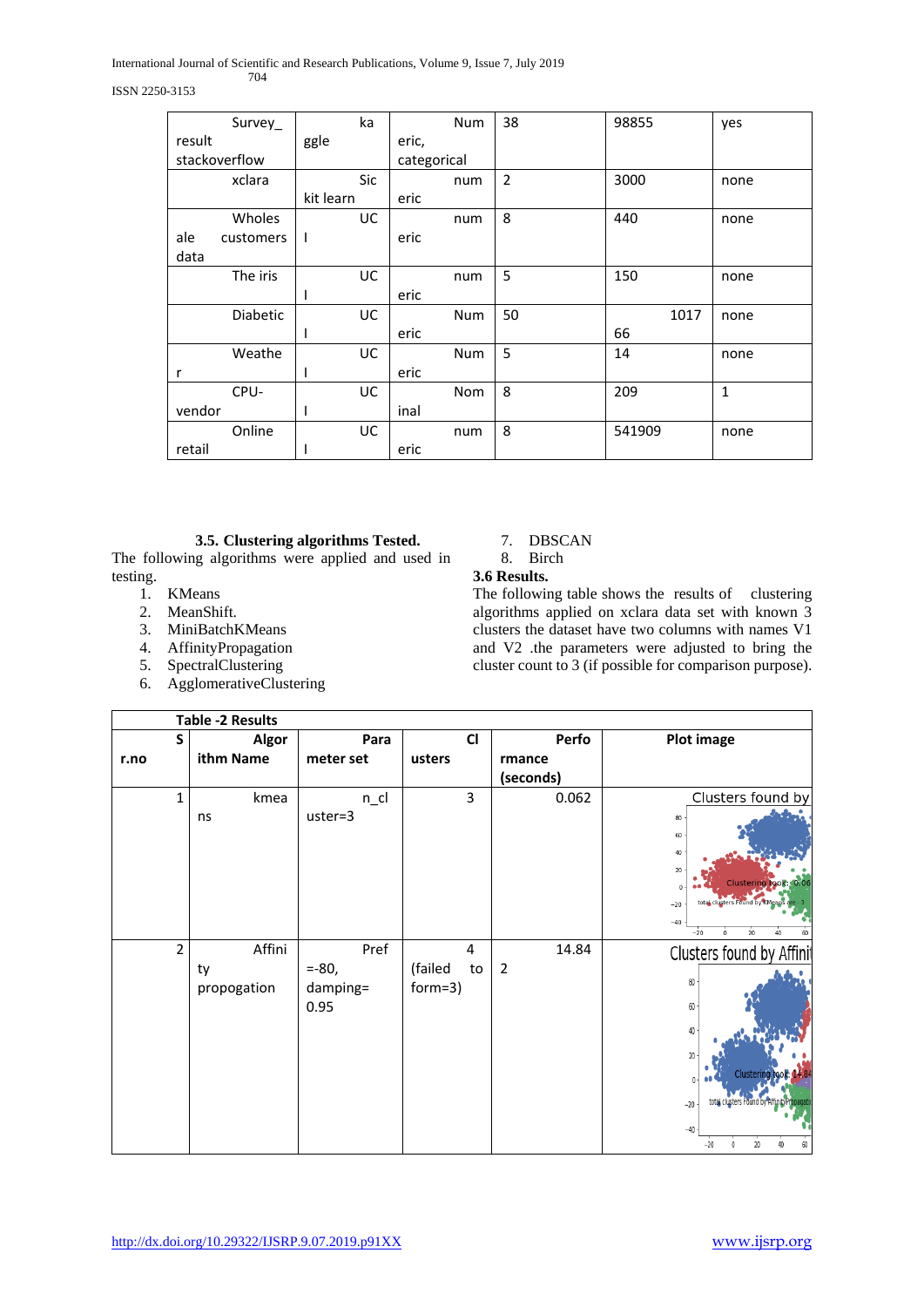## ISSN 2250-3153

| $\overline{\mathbf{3}}$ | Mea<br>n Shift                | Clust<br>er all=true | 3                        | 7.633 | Clusters found by<br>80<br>60<br>40<br>20<br>Clustering<br>total clusters Found by<br>$-20$<br>$-40$<br>$-20$<br>20<br>$\bf{0}$<br>40 |
|-------------------------|-------------------------------|----------------------|--------------------------|-------|---------------------------------------------------------------------------------------------------------------------------------------|
| $\overline{\mathbf{4}}$ | Spect<br>ral clustering       | $n$ _cl<br>uster=3   | N/<br>A                  | N/A   | Took too<br>long to<br>different<br>,tried<br>return<br>parameters<br>${AS}$<br><b>TMs</b><br>is<br>undecidable}                      |
| 5                       | Aglo<br>meratve<br>clustering | $n$ _cl<br>uster=3   | 3                        | 1.453 | Clusters found by Agglomerativ                                                                                                        |
| 6                       | DBSC<br>AN                    | Eps=<br>$5.2$        | 3<br>(outlier<br>$= 35)$ | 0.094 | Clusters found<br>b٧<br>80<br>60<br>40<br>20<br>Clustering<br>$\Omega$<br>$-20$<br>$-40$<br>$-20$<br>20<br>$\ddot{\mathbf{0}}$        |
| 7                       | Birch                         | $n$ _cl<br>uster=3   | 3                        | 1.703 | Clusters found by<br>80<br>60<br>40<br>20<br><b>Clustering</b><br>$-20$<br>$-40$<br>$-20$<br>$\dot{20}$<br>60<br>40                   |
| 8                       | Mini<br><b>Batch Kmeans</b>   | $n$ _cl<br>uster=3   | 3                        | 1.174 | Clusters found by MiniBat<br>80<br>$60\,$<br>40<br>20<br>-20<br>60<br>-20<br>20<br>0                                                  |

# **3.7. Discussion.**

The total eight algorithms with different parameters were given as input to the SPACE algorithm as input alongwith dataset. From Table 2 and figure 4 below it is clear that affinity propagation is not suitable for this dataset.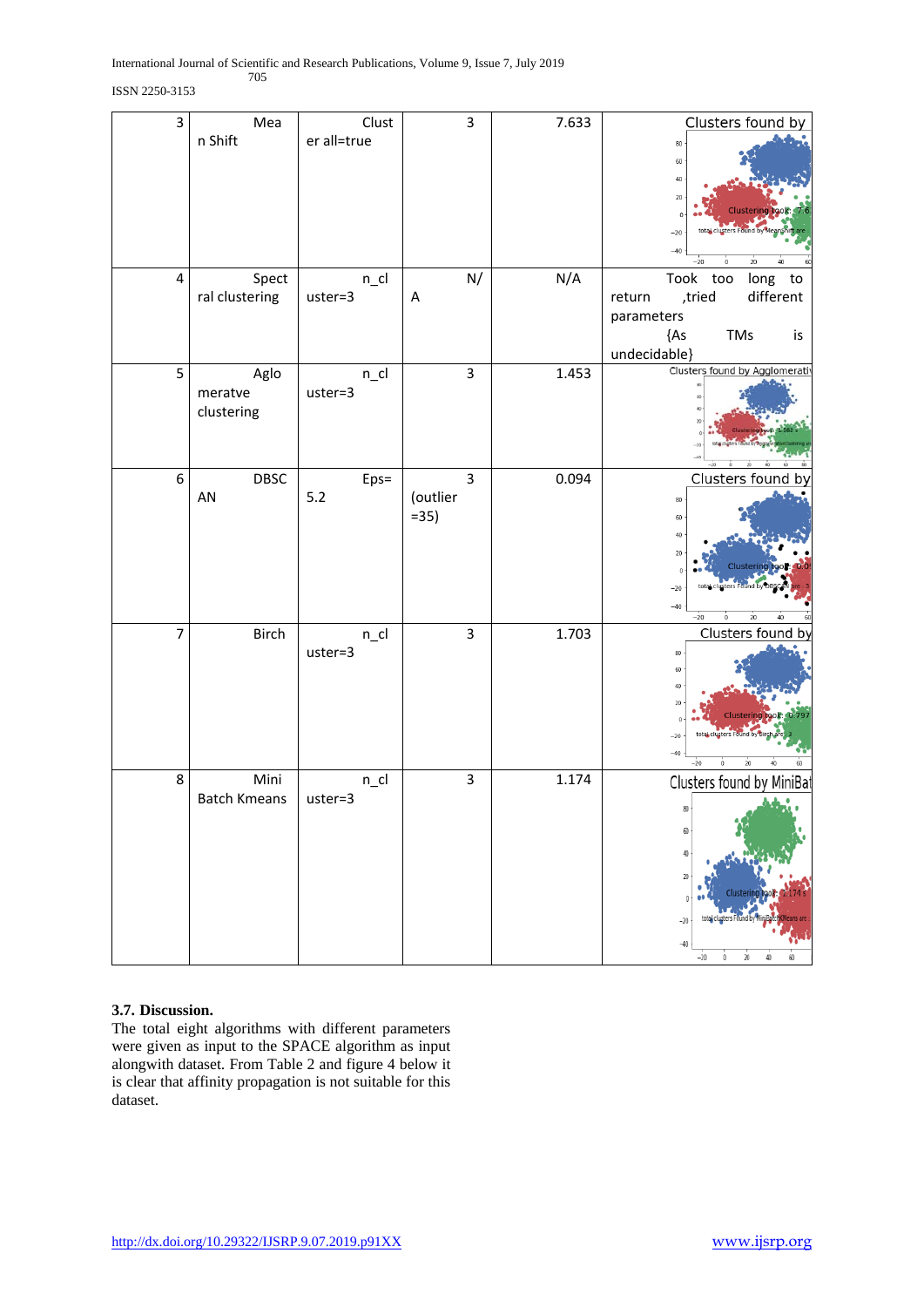#### International Journal of Scientific and Research Publications, Volume 9, Issue 7, July 2019 706

ISSN 2250-3153



Out of eight algorithms, six algorithms successfully presented the actual 3 big clusters in dataset. This does not mean that we cannot find more clusters with in these three rather we can do, and we actually found 6 or more but these does not have much dissimilarity. The same algorithms were tested on remaining datasets and the presentation of all the results can be found on my official GitHub page or can be requested by email. The performance of algorithms becomes very important when the dataset is very large. As the resource requirement and efficiency varies from application to application therefore, you should carefully select clustering algorithm which best suit your needs.

## **3.8. Further Explore**

As discussed in **"Sample code in Python "**section of this paper the SPACE algorithm form a new column with algorithm name and append with actual dataset and this dataset can be saved in file on disk. This helps to explore and elaborate the results in more details as given in top 10 rows of appended results table.

| <b>Table-3 Appended results</b> |                |               |       |             |         |        |                         |                   |                |  |
|---------------------------------|----------------|---------------|-------|-------------|---------|--------|-------------------------|-------------------|----------------|--|
|                                 | <b>Channel</b> | <b>Region</b> | Fresh | <b>Milk</b> | Grocery | Frozen | <b>Detergents</b> Paper | <b>Delicassen</b> | <b>KMeans</b>  |  |
| $\overline{0}$                  | 2              | 3             | 12669 | 9656        | 7561    | 214    | 2674                    | 1338              | $\overline{0}$ |  |
|                                 | 2              | 3             | 7057  | 9810        | 9568    | 1762   | 3293                    | 1776              | $\overline{0}$ |  |
| 2                               | 2              | 3             | 6353  | 8808        | 7684    | 2405   | 3516                    | 7844              | $\overline{0}$ |  |
| 3                               |                | 3             | 13265 | 1196        | 4221    | 6404   | 507                     | 1788              | $\overline{0}$ |  |
| $\overline{4}$                  | 2              | 3             | 22615 | 5410        | 7198    | 3915   | 1777                    | 5185              |                |  |
| 5                               | 2              | 3             | 9413  | 8259        | 5126    | 666    | 1795                    | 1451              | $\theta$       |  |
| 6                               | 2              | 3             | 12126 | 3199        | 6975    | 480    | 3140                    | 545               | $\theta$       |  |
| 7                               | 2              | 3             | 7579  | 4956        | 9426    | 1669   | 3321                    | 2566              | $\theta$       |  |
| 8                               |                | 3             | 5963  | 3648        | 6192    | 425    | 1716                    | 750               | $\theta$       |  |
| 9                               | 2              | 3             | 6006  | 11093       | 18881   | 1159   | 7425                    | 2098              | $\theta$       |  |
| 10                              | 2              | 3             | 3366  | 5403        | 12974   | 4400   | 5977                    | 1744              | $\overline{0}$ |  |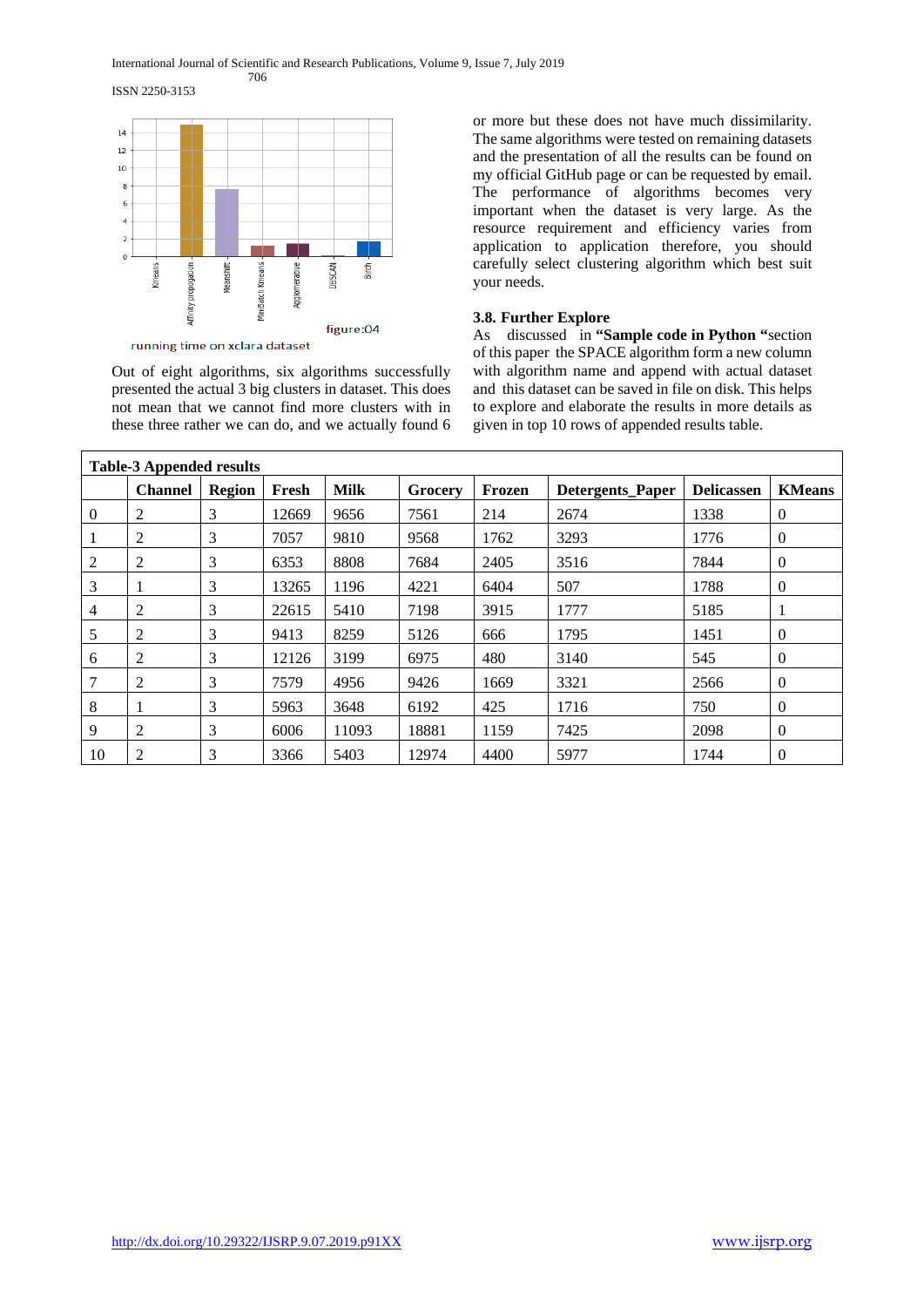For any dataset, when I changed the distance function the running time was also changed. The running time increases with the increase in instances. When I applied the same algorithm on different datasets with the same number of instances the number of clusters were different in case of density based algorithms. Partitioning algorithms like k-mean are efficient for fast clustering applications.

#### IV. CONCLUSION

 With our experimental results and discussions it is obvious that the choice of appropriate algorithm is very important before applying clustering to any problem domain .The choice of clustering algorithm also depends on data.

We also should kept in mind that:

- 1. There is no Universal clustering algorithm which can solve all problems.
- 2. The time taken to form clusters, the number of clusters, the shape and size of cluster, ability to handle large dataset, robustness, the input parameters, use of distance or partitioning function, handling the type of data and number of dimensions are the major characteristics which decide the success of an algorithm.
- 3. Due to the advancement in technologies and use of computing in all aspects of life, there is always room to improve the clustering algorithms and find new ones.
- 4. There is overlap of categories of algorithms and novel algorithms are hybrid of the present algorithms.

## **Compliance with Ethical Standard:**

#### **Conflict of Interest:**

- 1. Author 1(fiaz ahmed) declares that he has no conflict of intrest.
- 2. Author 1(fiaz ahmed) declares that he has no conflict of intrest.

**Ethical approval:** This article does not contain any studies with human participants or animals performed by any of the authors.

**Funding:** No funding was obtained from any one.

#### **REFERENCES**

- [1] 1. Facilitating data preprocessing by a generic framework: a proposal for clustering. kathrine krichner, jelena zec. s.l. : artificial intelligence reviews, 2015.
- [2] 2. *A Data Preprocessing Method Applied to Cluster Analysis on Stock Data by Kmeans.* zhigang Xiong, Zhongneng zhang. s.l. : international conference on intelligent control and computer applications ( ICCA 2016), 2016.
- [3] 3. *Clustering Techniques and the Similarity Measures used.* Jasmine irani, Nitin pis,Madhura Phatak. 7, s.l. : internal journal of computer applications, 2016, Vol. 134.
- [4] 4. Leonard Kaufman, Peter J. Rousseeuw.*Finding Groups in Data: An Introduction to Cluster Analysis.* s.l. : Wiley Series in Probability and Statistics, 2008.
- [5] 5. *A comprehensive survey of clustering algorithm.* dongkuan Xu, yingjie Tian. s.l. : springer-verlag, 12 August 2015.
- [6] 6. *Towards parameter-independent data clustering and image segmentation.*  jian Hou, weixue liu. pattern recognition, s.l. : ELSEVIER, december 2016, Vol. 60.
- [7] 7. https://nlp.stanford.edu/IR-book/html/htmledition/evaluation-ofclustering-1.html. [Online]
- [8] 8. *Evaluating and Analyzing Clusters in Data mining using different algorithms.* N.sonil chowdhary, sri lakshmi prasanna. 2, s.l. : international journal of computer science and mobile computing., february2014, Vol. 3.
- [9] 9. https://www.predictiveanalyticstoday.com/top-data-analysis-software/. [Online]
- [10] 10. Charu.C Aggerwal ,Chandan .K Reddy. *Data Clustering:Algorithms and Applications.* s.l. : CRC press,2013, 2013.
- [11] 11. *Data clustering: 50 years beyond K-means.* jain, Anil k. s.l. : International Conference in Pattern Recognition (ICPR), 2010. Vol. 31.
- [12] 12. *CLARANS: A Method for clustering objects for spatial data mining. "IEEE vol.14. no.5,2002.* Han, Raymond T. Ng and Jiawei. 5, s.l. : IEEE TRANSACTIONS ON KNOWLEDGE AND DATA ENGINEERING, 2002, Vol. 14.
- [13] 13. chameleon: A hierarchical clustering algorithm using dynamic modeling. karypis, Han and kuma. s.l. : IEEE , 1999.
- [14] 14. Tian zhang, Ramakrishnan and livny. *Birch:An efficient data clustering method for large databases.* s.l. : ACM SIGMOD, 1996.
- [15] 15. sudipto, Rastogi. CURE: an efficient clustering algorithm for large databases. s.l. : ACM SIGMOD conference, 1998.
- [16] 16. wang, yang and muntz,. *STING:A statistical information grid approach to spatial data mining .* s.l. : technical report no.970006 computer science department UCLA, 1997.
- [17] 17. *A Review on Density based Clustering Algorithms for Very Large Datasets.* Lovely sharma, prof.k.Ramya. 12, s.l. : International Journal of Emerging Technology and Advanced Engineering, 2013, Vol. 3.
- [18] 18. *A density-based algorithm for discovering clusters in large spatial databases with noise.* Martin Ester, Hans-Peter Kriegel, Jiirg Sander, Xiaowei X. s.l. : AAAI press, 1996. second international conference on knowledge discovery and data mining. pp. 226-231.
- [19] 19. *A survey on density based clustering algorithms for mining large spatial databases.* M.parimala, Dephne,senthilkumar. s.l. : international journal of advance science and technology, 2011, Vol. 31.
- [20] 20. Marina Meila, hackerman. *An experimental comparison of model-based clustering algorithms.* s.l. : Microsoft Research Redmond WA 98052 USA, 2001.
- [21] 21. https://archive.ics.uci.edu/ml/index.html. *UCI machine learning repository.* [Online]
- [22] 22. kaggle. https://www.kaggle.com/datasets. [Online]

#### AUTHORS

**First Author** – Fiaz Ahmed, Department of Computer Science University of Gujrat Pakistan, email : fiazmianwal@gmail.com **Second Author** – Nazia Perveen, Department of Computer Science Virtual University of Pakistan, email : naziamianwal@gmail.com, Phone: +92-346-6469074